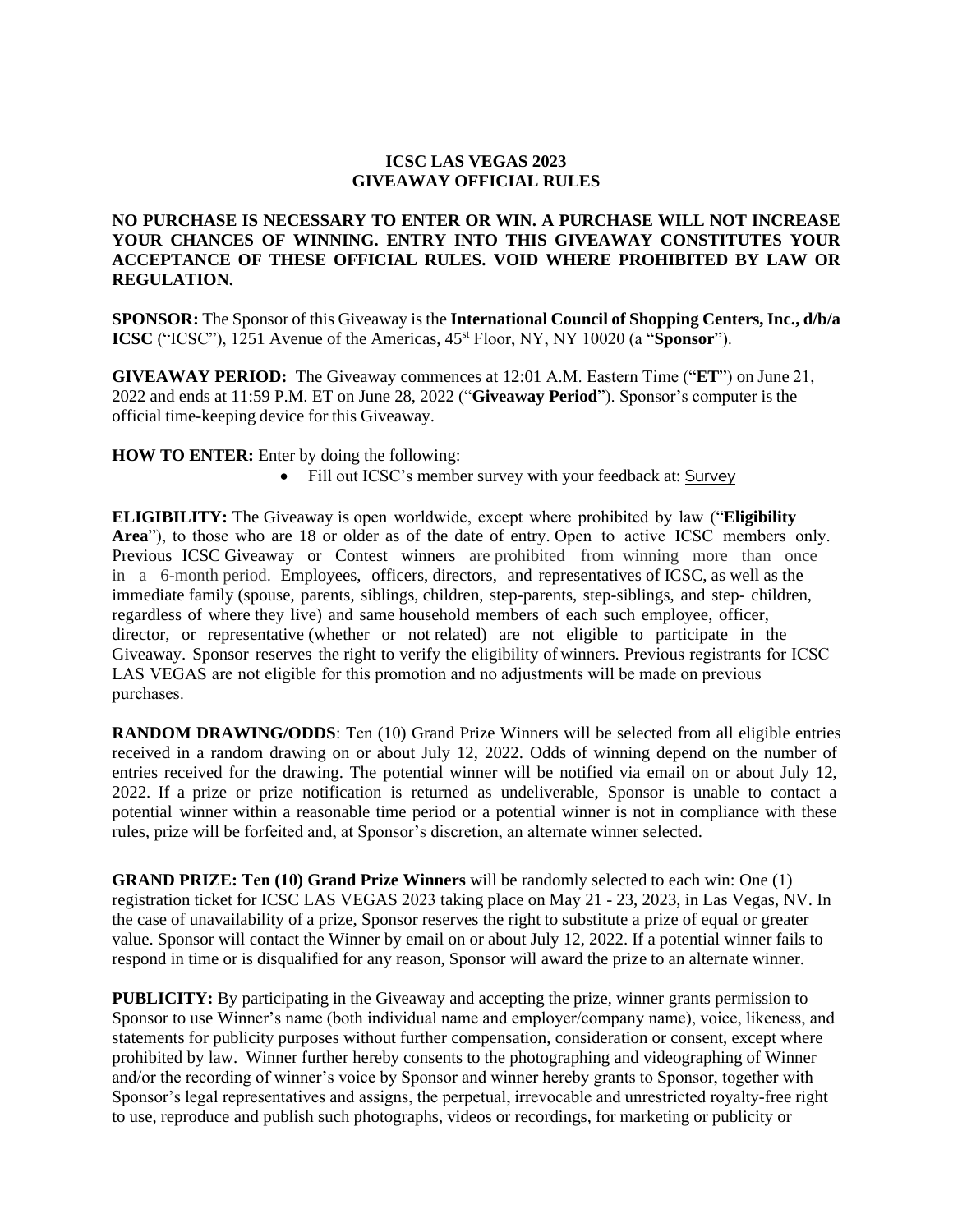Sponsor in any manner and medium worldwide without further compensation, consideration or consent, except where prohibited by law.

**GENERAL CONDITIONS.** By entering this Giveaway, each participant accepts and agrees to be bound by these Official Rules and the decisions of the Sponsors. This Giveaway is governed by the laws of the United States. IF, FOR ANY REASON, THE GIVEAWAY IS NOT CAPABLE OF RUNNING AS PLANNED, SPONSOR RESERVES THE RIGHT AT ITS SOLE DISCRETION TO CANCEL, TERMINATE, MODIFY OR SUSPEND THE GIVEAWAY AT ANY TIME WITHOUT NOTICE OR OBLIGATION. SPONSOR SHALL NOT BE RESPONSIBLE FOR ANY INCORRECT OR INACCURATE INFORMATION, INCLUDING, WITHOUT LIMITATION, ANY TECHNICAL OR HUMAN ERROR WHICH MAY OCCUR IN THE PROCESSING OF SUBMISSIONS IN THE GIVEAWAY. Sponsor reserves the right in its sole discretion to disqualify any individual it finds to be attempting to tamper with or undermine the entry process or the legitimate operation of the Giveaway or to be acting in violation of these Official Rules or in an unsportsmanlike or disruptive manner or with the intent to annoy, abuse, threaten, or harass any other person. **The ICSC Membership Terms and Conditions, available a[t https://www.icsc.org/attend-and-learn/events/icsc-terms-and-conditions](https://www.icsc.org/attend-and-learn/events/icsc-terms-and-conditions-for-advertising-events-exhibit-space-and-sponsors#membership)[for-advertising-events-exhibit-space-and-sponsors#membership](https://www.icsc.org/attend-and-learn/events/icsc-terms-and-conditions-for-advertising-events-exhibit-space-and-sponsors#membership) and the ICSC Terms, Conditions and Rules for Event Registrants available at [https://www.icsc.org/attend-and-learn/events/icsc](https://www.icsc.org/attend-and-learn/events/icsc-terms-and-conditions-for-advertising-events-exhibit-space-and-sponsors#eventregistrants)[terms-and-conditions-for-advertising-events-exhibit-space-and-sponsors#eventregistrants](https://www.icsc.org/attend-and-learn/events/icsc-terms-and-conditions-for-advertising-events-exhibit-space-and-sponsors#eventregistrants) are hereby incorporated by reference into this Agreement.**

**RELEASE AND LIMITATIONS OF LIABILITY:** By participating in the Giveaway, participants agree to release and hold harmless Sponsor, and all officers, directors, employees, and agents (the "Released Parties") from and against any claim or cause of action arising out of participation in the Giveaway or receipt or use of any prize, including, but not limited to: (a) unauthorized human intervention in the Giveaway; (b) errors on Sponsor's website; (c) lost, delayed, postage-due, misdirected, or undeliverable communications; or (d) errors in the administration of the Giveaway or the processing of entries. Participants agree that Sponsor, its parents, affiliates, subsidiaries, retailers, distributors, advertising and promotion agencies, suppliers, and those acting pursuant to its authority: (1) except where prohibited by law, shall have the right and permission to print, publish, broadcast, and use worldwide in any media now known or hereafter developed, including but not limited to the world wide web, at any time or times, the winner's name (both individual name and employer/company name), portrait, picture, voice, likeness and biographical information for advertising, trade, and promotional purposes (including the announcement of his or her name on television or radio broadcast) without further consideration, compensation, permission, or notification, and (2) that the aforementioned parties and all of their respective officers, directors, employees, representatives and agents and their advertising and promotional agencies, and legal counsel shall have no liability whatsoever for, and will be held harmless by participants, against any liability for any injuries, losses, or damages of any kind to participants or any other person or entity, including personal injury or death to winner or any other person or damage to personal or real property, due in whole or in part, directly or indirectly, from acceptance, possession, misuse or use of the prize, entry, or participation in this promotion or in any promotion-related activity, or any claims based on publicity rights, defamation, or invasion of privacy or merchandise delivery. Participant further agrees that, in any cause of action, Sponsors' liability will be limited to the cost of entering and participating in the Giveaway, if any, and in no event shall the Sponsor be liable for attorney's fees. Without limiting the foregoing, everything regarding this Giveaway, including the web site and any prize, is provided "as is" without warranty of any kind, either express or implied, including, but not limited to, the implied warranties of merchantability, fitness for a particular purpose, and non-infringement. Some jurisdictions may not allow the limitation or exclusion of liability for incidental or consequential damages or exclusion of implied warranties, so some of the above limitations or exclusions may not apply. Check local laws for any restrictions or limitations regarding these limitations or exclusions.